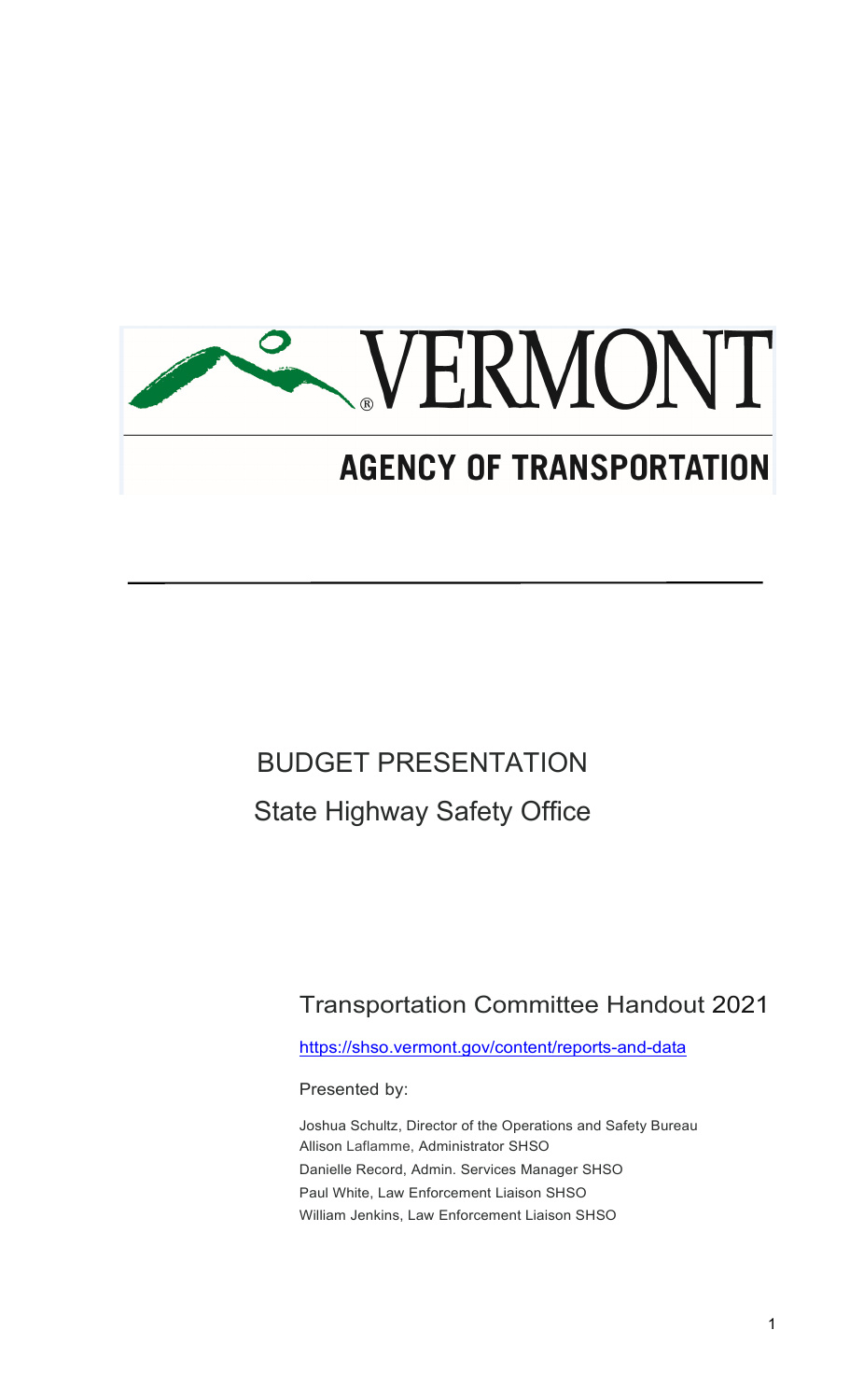#### U.S. Department of Transportation National Highway Traffic Safety Administration Federal Highway Administration **HIGHWAY SAFETY PROGRAM COST SUMMARY**

| <b>Number: Revised with CF FFY 2021</b><br><b>State: VERMONT</b> |                               |           |  |
|------------------------------------------------------------------|-------------------------------|-----------|--|
| <b>Federally Funded Programs</b>                                 |                               |           |  |
| Program Area                                                     | <b>Approved Program Costs</b> | Match     |  |
| §402                                                             |                               |           |  |
| PA - Planning and Administration                                 | 486,849                       | 486,849   |  |
| OP-Occupant Protection                                           | 1,409,120                     | 352,280   |  |
| PT - Police Traffic Services Projects                            | 262,001                       | 65,500    |  |
| TR - Traffic Records Projects                                    | 45,000                        | 11,250    |  |
| SA - Safe Communities                                            | 691,834                       | 172,958   |  |
| Paid Advertising                                                 | 145,000                       | 36,250    |  |
| 2021 §402 Total                                                  | 3,039,804                     | 1,125,088 |  |
|                                                                  |                               |           |  |

| <b>SAFETEA LU</b>                          |            |           |
|--------------------------------------------|------------|-----------|
| §164 AL - Alcohol Projects                 | 1,111,147  |           |
| 1906 Racial Profiling                      | 687,951    |           |
| 2021 SAFETEA-LU Total                      | 1,799,098  |           |
| §405 MAP 21                                |            |           |
| §405(b) – Occupant Protection Low (M2HVE)  | 461,256    | 115,314   |
| §405(c) – Data Program (M3DA)              | 664,782    | 166,196   |
| §405(d) – Impaired Driving Low (M6OT)      | 1,651,607  | 412,902   |
| §405(f) – Motorcycle Training (M9MT)       | 62,851     | 15,713    |
| §405(e) - Distracted Driving Comprehensive | 4,620,330  | 1,155,083 |
| §405(h) – Non-Motorized                    | 10,000     | 2,500     |
| 2021 §405 Total                            | 7,470,827  | 1,867,707 |
| <b>NHTSA TOTALS</b>                        | 12,309,729 | 2,992,795 |

- Federal Fiscal Year 21 (FFY) new funds awarded, FHWA **§**164 Transfer Funds and carry forward are included in this budget. The NHTSA FFY runs from 10/01/20XX-09/30/20XX.
- Carry Forward funds are currently being evaluated and programmed according to NHTSA's federal performance measure regulations.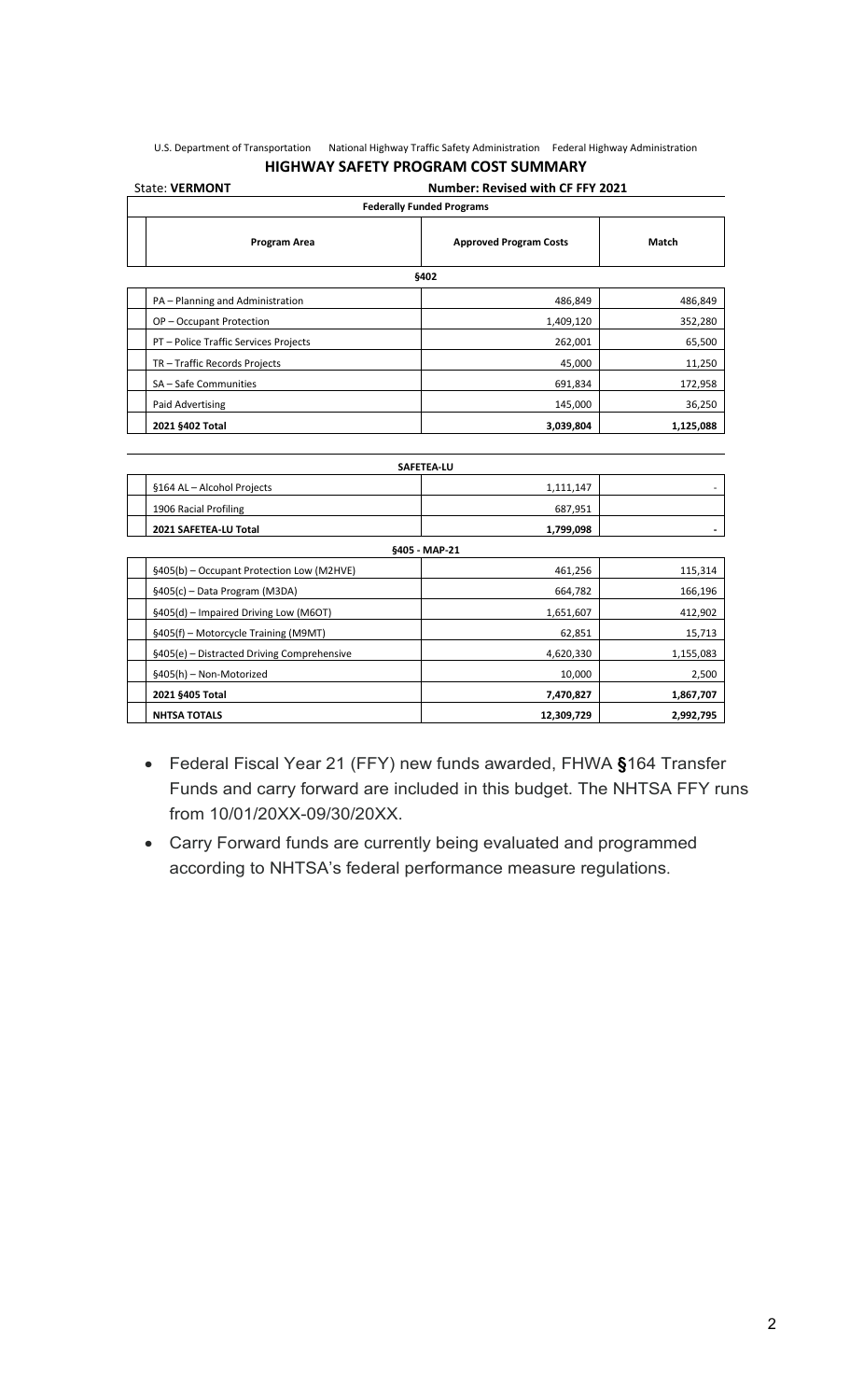

#### I. SHSO Highway Safety Plan Budget

- The HSP budget is submitted with the HSP on 07/01/XX using estimated new funding award amounts. NHTSA does not release award letters until 08/15/XX or later. VTrans uses prior year funding averages to predict new funding amounts and then makes adjustments once award letter is received.
- The amount budgeted does not reflect any expenditures.
- FHWA **§**164 Transfer Funds are included in this graph.
- In FFY2020 VTrans no longer budgeted Carry Forward Funds in HSP Budget due to a Single Audit Finding.
- In FFY20 and FFY21 the State received over \$2M in Comprehensive Distracted Driving funds 405 (e). In FFY20 VTrans knew the state was eligible for the funding, but initially had a conservative budget that year as we did not have a history of receiving this fund.



#### II. SHSO Carry Forward

- Carry forward in this graph includes FHWA **§**164 Transfer funds.
- Carry forward is calculated after closeout, typically after 12/31/XX.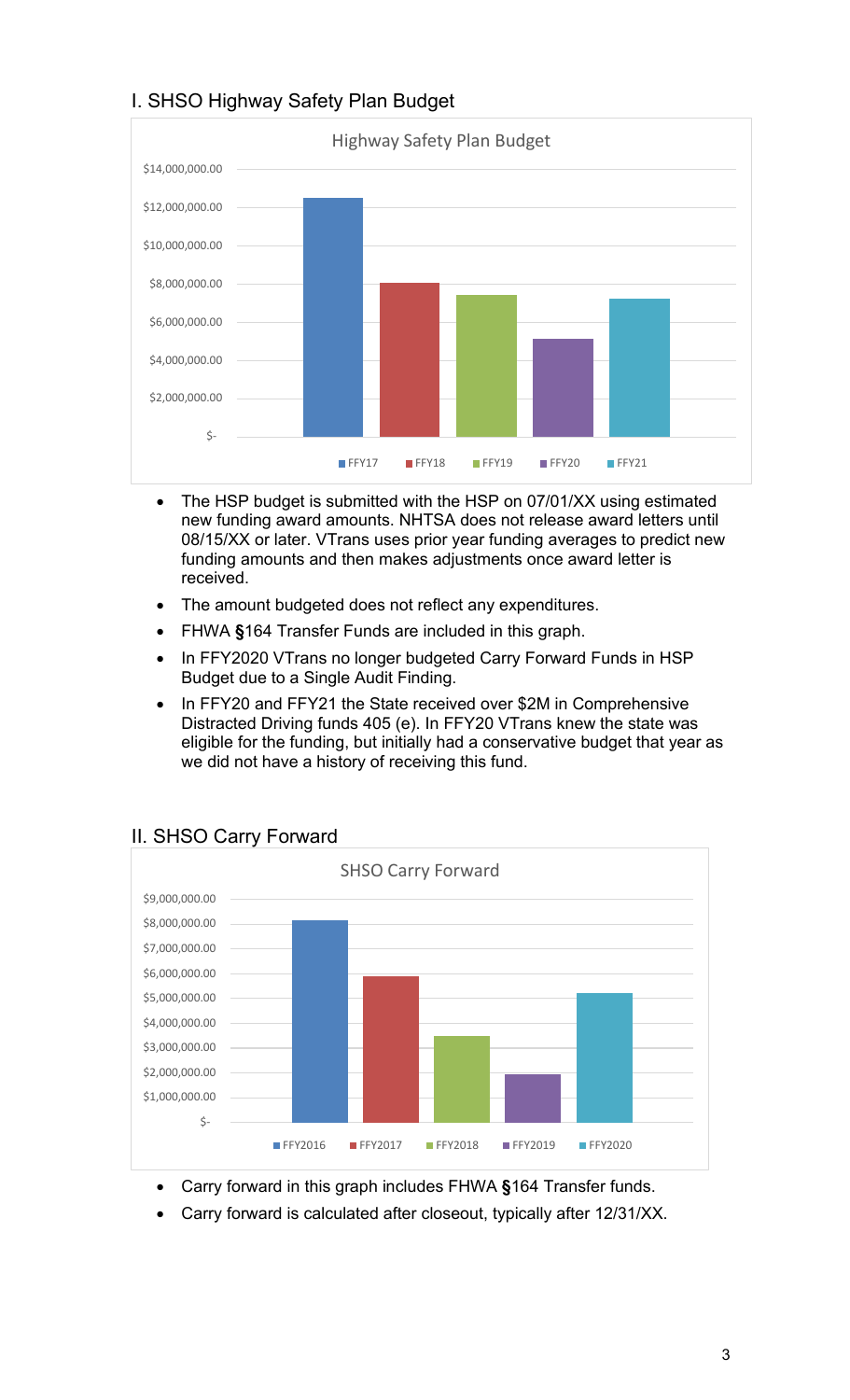#### III. SHSO Expenditures by FFY



#### IV. NHTSA New Funding Awarded to Vermont



• This graph does not include FHWA **§** 164 Transfer Funds, only funding originating from NHTSA is included.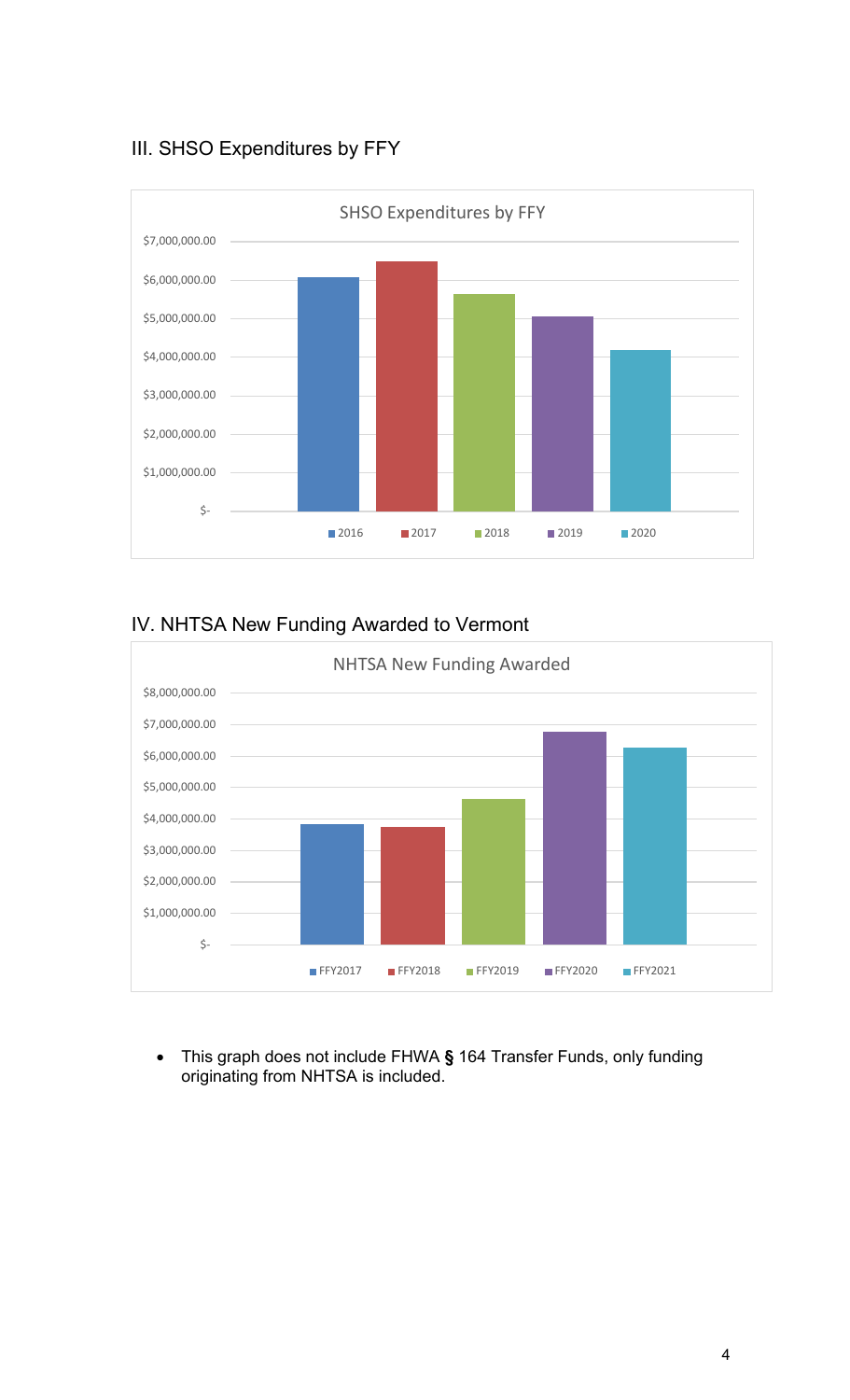### V. NHTSA New Funding and Carry Forward



- Total federal budget in FFY2021 is \$12,309,729.
- FFY20 carry forward is currently being programmed into projects and is subject to NHTSA's approval.

#### VI. Drive Well Vermont Media Breakout

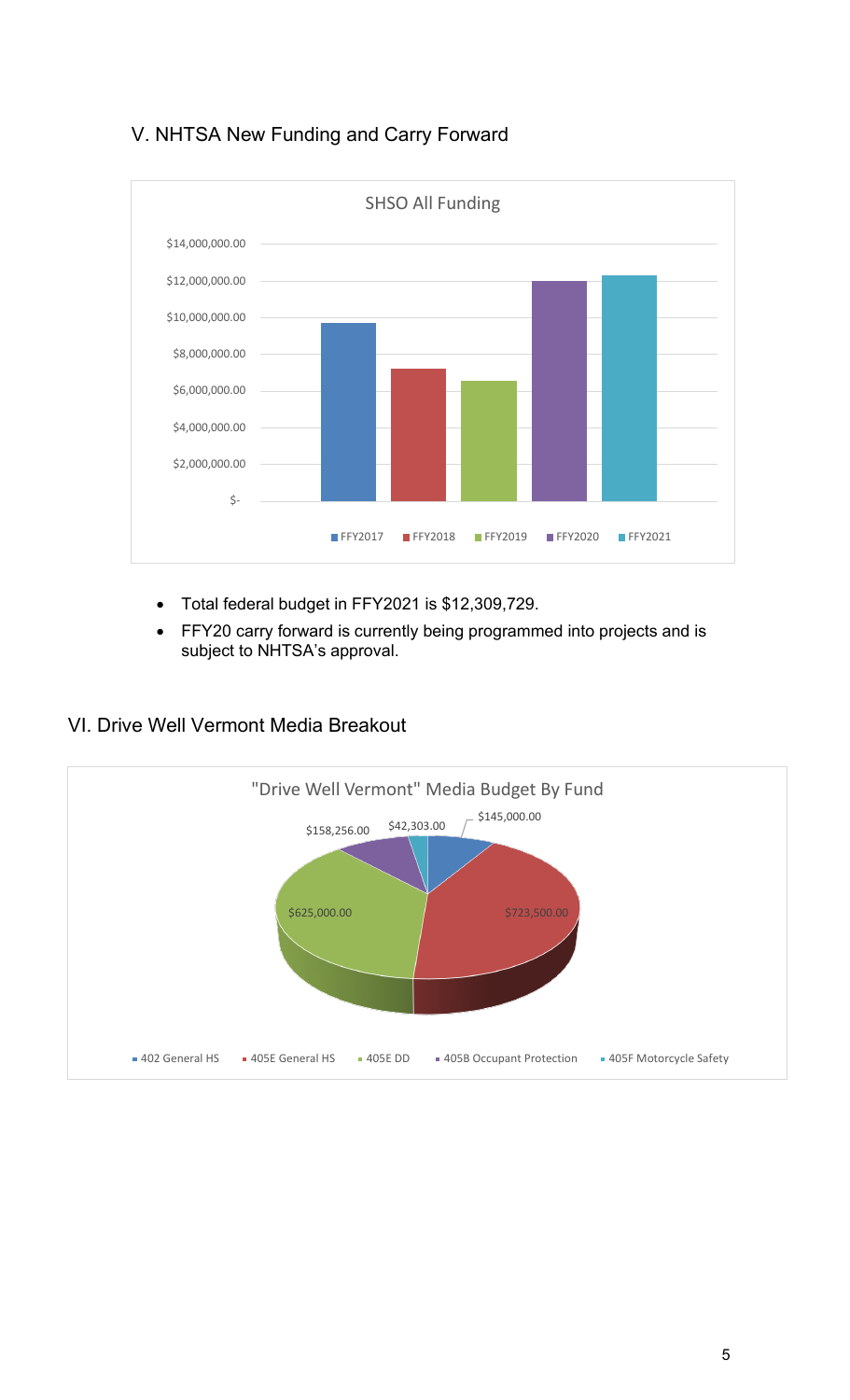## VII. FFY21 VTrans – SHSO Complete list of projects:

| <b>State: VERMONT</b><br>A - PROGRAM ADMINISTRATION PROJECTS |                                                 |                              |                                     |
|--------------------------------------------------------------|-------------------------------------------------|------------------------------|-------------------------------------|
|                                                              | <b>Federally Funded Programs</b>                |                              |                                     |
| NH21402(PA)                                                  | Projects                                        | <b>Planned Project Costs</b> | Match                               |
| 000                                                          | Administrator (Laflamme)                        | 100,000                      | 100,000                             |
| 000                                                          | Administrative SRV Manager (Record)             | 90,000                       | 90,000                              |
| 000                                                          | Program Coordinator (Noyes)                     | 65,000                       | 65,000                              |
| 000                                                          | <b>Operating Expenses</b>                       | 38,849                       | 38,849                              |
| 001                                                          | Electronic Grant Management System (GEARS)      | 100,000                      | 100,000                             |
| 000                                                          | HSP/AR Contract                                 | 75,000                       | 75,000                              |
| 000                                                          | GHSA Dues/Annual Meeting                        | 18,000                       | 18,000                              |
|                                                              | <b>§402 PA - TOTAL</b>                          | 486,849                      | 486,849                             |
|                                                              |                                                 |                              |                                     |
| <b>State: VERMONT</b>                                        | <b>VERMONT HIGHWAY SAFETY PROGRAM COST PLAN</b> |                              | <b>402 OP - OCCUPANT PROTECTION</b> |
|                                                              | <b>Federally Funded Programs</b>                |                              |                                     |
|                                                              |                                                 |                              |                                     |
| NH21402                                                      | Projects                                        | <b>Planned Project Costs</b> | Match                               |
|                                                              | <b>OP Enforcement</b>                           |                              |                                     |
| 101                                                          | Barre City Police Dept.                         | 8,290                        | 2,073                               |
| 102                                                          | Barre Town Police Dept.                         | 13,150                       | 3,288                               |
| 103                                                          | Bennington CSD                                  | 26,725                       | 6,681                               |
| 104                                                          | Bennington Police Dept.                         | 47,000                       | 11,750                              |
| 105                                                          | Berlin Police Dept.                             | 11,200                       | 2,800                               |
| 106                                                          | Chittenden SHARP                                | 230,000                      | 57,500                              |
| 107                                                          | Department of Motor Vehicles                    | 8,000                        | 2,000                               |
| 108                                                          | Essex County Sheriff's Dept.                    | 6,690                        | 1,673                               |
| 109                                                          | Grand Isle County Sheriff's Dept.               | 47,736                       | 11,934                              |
| 110                                                          | Lamoille CSD                                    | 6,350                        | 1,588                               |
| 111                                                          | Ludlow Police Dept.                             | 5,000                        | 1,250                               |
| 112                                                          | Manchester Police Dept.                         | 5,500                        | 1,375                               |
| 113                                                          | Morristown Police Dept.                         | 7,500                        | 1,875                               |
| 115                                                          | Orange County Sheriff's Dept.                   | 33,000                       | 8,250                               |
| 116                                                          | Orleans County Sheriff's Dept.                  | 11,000                       | 2,750                               |
| 117                                                          | <b>Rutland County SHARP</b>                     | 145,875                      | 36,469                              |
| 118                                                          | St. Johnsbury Police Dept.                      | 10,000                       | 2,500                               |
| 119                                                          | Vergennes Police Dept.                          | 43,450                       | 10,863                              |
| 120                                                          | Vermont State Police, Traffic Safety            | 100,000                      | 25,000                              |
| 121                                                          | Washington County Sheriff's Dept.               | 42,000                       | 10,500                              |
| 122                                                          | Weathersfield Police Dept.                      | 9,375                        | 2,344                               |
| 123                                                          | Wilmington Police Dept.                         | 6,830                        | 1,708                               |
| 124                                                          | Windham County Sheriff's Dept.                  | 68,301                       | 17,075                              |
| 125                                                          | Windsor County Sheriff's Dept.                  | 36,880                       | 9,220                               |
| 126                                                          | Winhall Police & Rescue                         | 9,600                        | 2,400                               |
| 127                                                          | Woodstock Police Dept.                          | 9,450                        | 2,363                               |
| 128                                                          | Chittenden SHARP Coordinator                    | 37,753                       | 9,438                               |
| 129                                                          | Rutland SHARP Coordinator                       | 27,842                       | 6,961                               |
| 130                                                          | Vergennes Coordinator                           | 37,395                       | 9,349                               |
| 131                                                          | Windham SHARP Coordinator                       | 39,704                       | 9,926                               |
| 132                                                          | Equipment Funds - New, to be approved by NHTSA  | 317,524                      | 79,381                              |
|                                                              | <b>§402 OP - TOTAL</b>                          | 1,409,120                    | 352,280                             |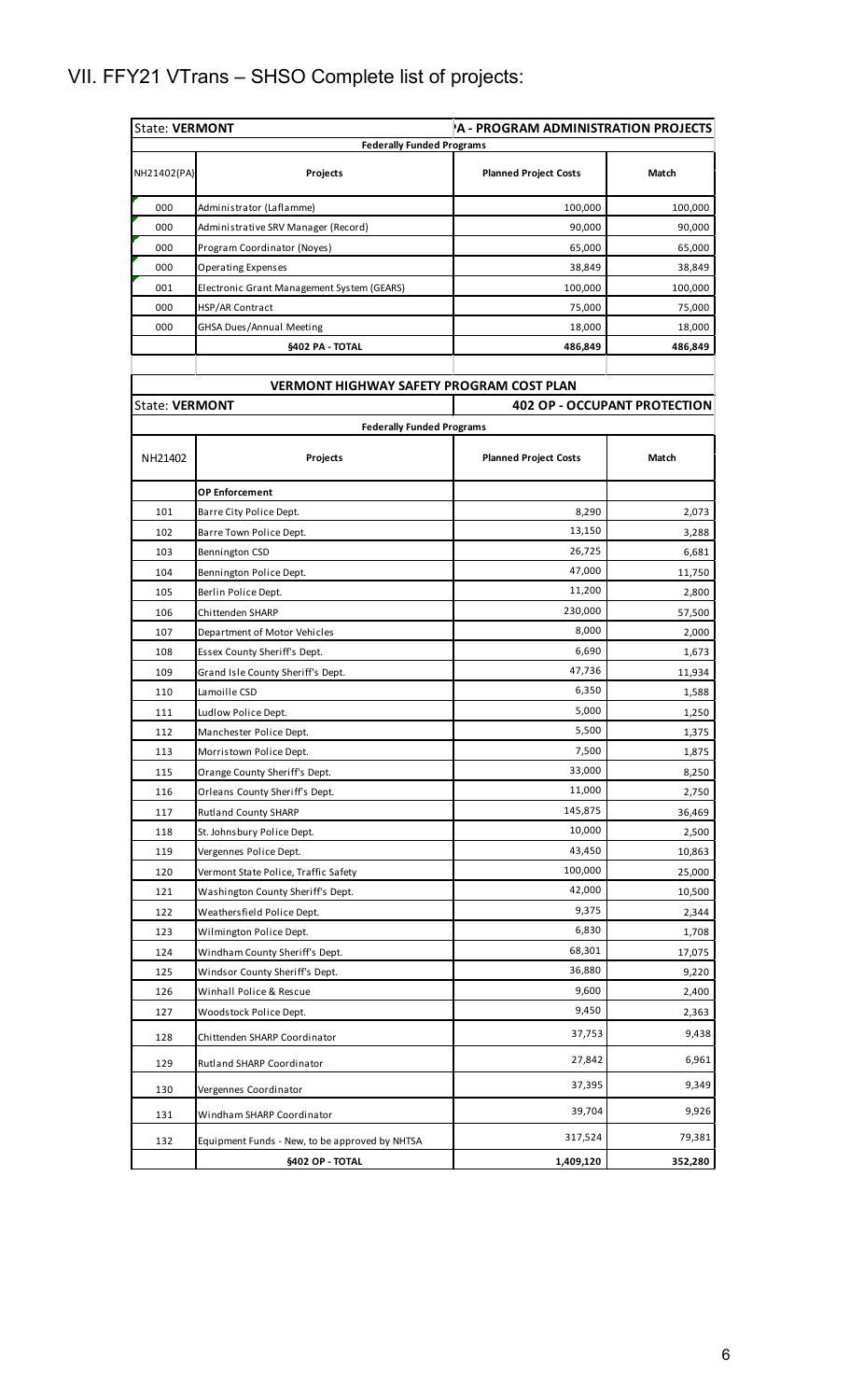| <b>State: VERMONT</b> |                                                        | <b>PT - POLICE TRAFFIC SERVICES PROJECTS</b> |                               |
|-----------------------|--------------------------------------------------------|----------------------------------------------|-------------------------------|
|                       | <b>Federally Funded Programs</b>                       |                                              |                               |
| NH21402               | Projects                                               | <b>Planned Project Costs</b>                 | Match                         |
| 201                   | Crash Reconstruction Support                           | 38,501                                       | 9,625                         |
| 207                   | VSP Speed Enforcement                                  | 100,000                                      | 25,000                        |
| 202                   | LEL 1 (Jenkins)                                        | 32,500                                       | 8,125                         |
| 203                   | LEL 2 (White)                                          | 32,500                                       | 8,125                         |
| 290                   | HS Program Coordinator (Baraw)                         | 58,500                                       | 14,625                        |
|                       | 402PT - Total                                          | 262,001                                      | 65,500                        |
|                       | <b>VERMONT HIGHWAY SAFETY PROGRAM COST PLAN</b>        |                                              |                               |
| <b>State: VERMONT</b> |                                                        |                                              | TR - TRAFFIC RECORDS PROJECTS |
|                       | <b>Federally Funded Programs</b>                       |                                              |                               |
| NH21402               | Projects                                               | <b>Planned Project Costs</b>                 | Match                         |
| 300                   | TRCC Program Coordinator (Baraw)                       | 45,000                                       | 11,250                        |
|                       | <b>402 TR - TOTAL</b>                                  | 45,000                                       | 11,250                        |
|                       |                                                        |                                              |                               |
|                       | <b>VERMONT HIGHWAY SAFETY PROGRAM COST PLAN</b>        |                                              |                               |
| <b>State: VERMONT</b> |                                                        |                                              | <b>SA - SAFE COMMUNITIES</b>  |
|                       | <b>Federally Funded Programs</b>                       |                                              |                               |
| NH21402               | Projects                                               | <b>Planned Project Costs</b>                 | Match                         |
| 400                   | Safe Communities Program Coordinator (McAvoy)          | 100,241                                      | 25,060                        |
| 401                   | Associated General Contractors of VT - Project RD Safe | 72,954                                       | 18,239                        |
| 402                   | Chittenden CSD Education                               | 13,000                                       | 3,250                         |
| 403                   | Community Justice of South Burlington - VVIP           | 26,741                                       | 6,685                         |
| 404                   | DMV - Teen Driver Educators' Conference                | 7,575                                        | 1,894                         |
| 405                   | Local Motion                                           | 75,125                                       | 18,781                        |
| 406                   | Milton Education                                       | 11,484                                       | 2,871                         |
| 407                   | Orange CSD Education                                   | 18,667                                       | 4,667                         |
| 408                   | Rutland CSD Education                                  | 13,000                                       | 3,250                         |
| 409                   | *VSP Community Education                               | 14,743                                       | 3,686                         |
| 410                   | Vermont Highway Safety Alliance                        | 25,000                                       | 6,250                         |
| 411                   | Windham CSD Education                                  | 22,555                                       | 5,639                         |
| 412                   | VDH Child Passenger Safety                             | 35,000                                       | 8,750                         |
| 413                   | VDH - Road Users Group                                 | 113,385                                      | 28,346                        |
| 414                   | Attitude Survey (New to be approved)                   | 12,000                                       | 3,000                         |
|                       | SA Statewide Curriculum (New to be approved)           |                                              |                               |
|                       |                                                        | 75,000                                       | 18,750                        |
|                       | CF Amendments to SA Projects (New to be approved)      | 55,364                                       | 13,841                        |
|                       | 402 SA - Total                                         | 691,834                                      | 172,958                       |
| <b>State: VERMONT</b> | <b>Federally Funded Programs</b>                       |                                              | <b>Media Projects</b>         |
| NH21402               | Projects                                               | <b>Planned Project Costs</b>                 | Match                         |
| 500                   | OP Retag NHTSA Rural Rds Message and Social Media      | 100,000                                      | 25,000                        |
| 501                   | 12 Highway Safety Days Media Flight                    | 45,000                                       | 11,250                        |
|                       | 402 PM - TOTAL                                         | 145,000                                      | 36,250                        |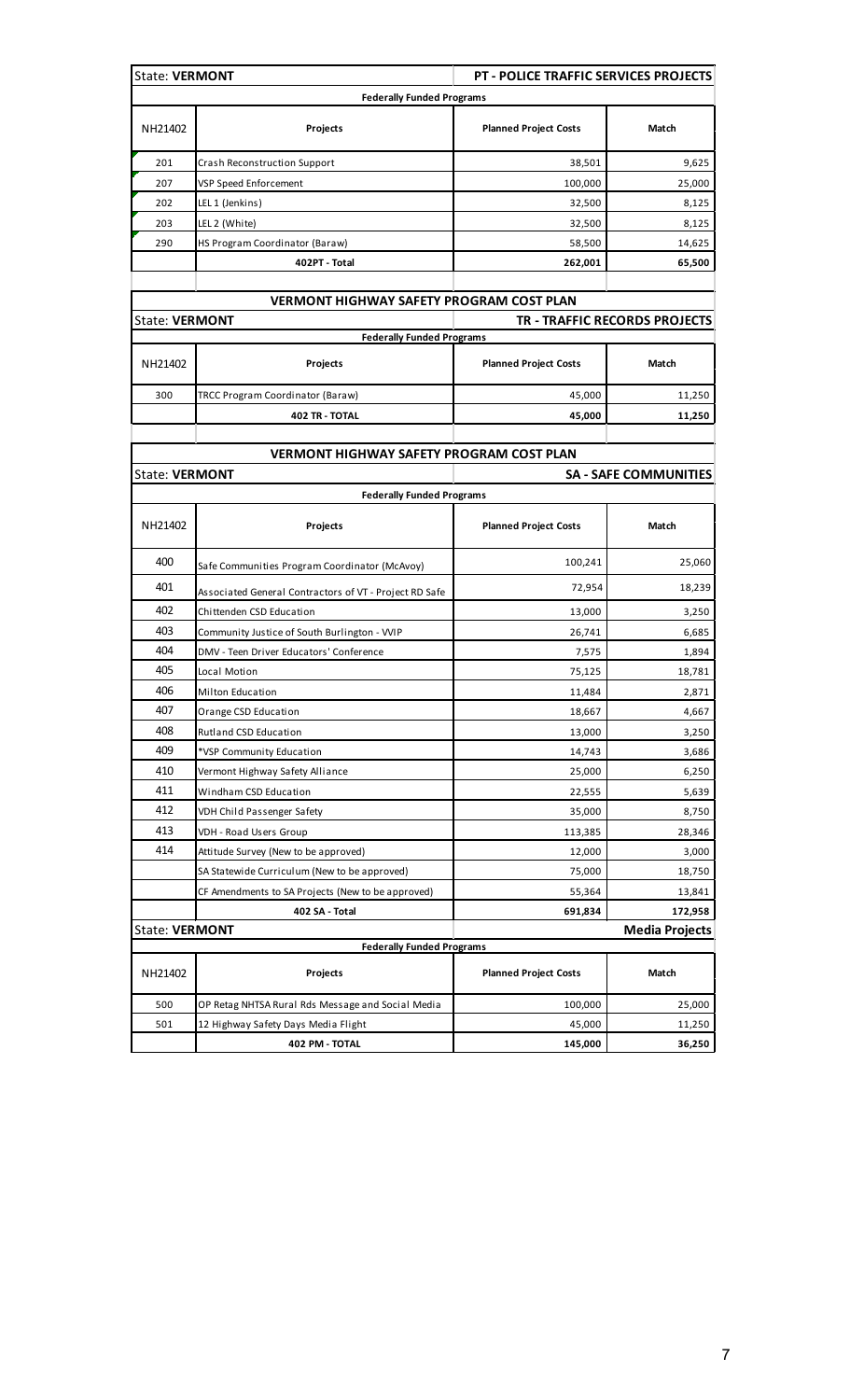| <b>State: VERMONT</b>            |                                              |                              | §164 - ALCOHOL TRANSFER FUNDS PROJECTS |  |
|----------------------------------|----------------------------------------------|------------------------------|----------------------------------------|--|
| <b>Federally Funded Programs</b> |                                              |                              |                                        |  |
| NH21164                          | Projects                                     | <b>Planned Project Costs</b> | Match                                  |  |
| NH21164                          | AL                                           |                              |                                        |  |
|                                  | <b>Enforcement Grants to Locals</b>          |                              |                                        |  |
| 101                              | Barre City Police Dept                       | 5,000                        |                                        |  |
| 102                              | Barre Town Police Dept.                      | 8,000                        |                                        |  |
| 103                              | Bennington CSD                               | 12,000                       |                                        |  |
| 104                              | Bennington Police Dept.                      | 12,000                       |                                        |  |
| 105                              | Berlin Police Dept.                          | 10,000                       |                                        |  |
| 106                              | <b>DMV</b>                                   | 5,000                        |                                        |  |
| 107                              | Essex County Sheriff's Dept.                 | 5,000                        |                                        |  |
| 108                              | Grand Isle County Sheriff's Dept.            | 12,000                       |                                        |  |
| 109                              | Lamoille County Sheriff's Dept.              | 5,000                        |                                        |  |
| 110                              | Ludlow Police Dept.                          | 5,000                        |                                        |  |
| 111                              | Manchester Police Dept.                      | 5,000                        |                                        |  |
| 112                              | Morristown Police Dept.                      | 5,000                        |                                        |  |
| 114                              | Orange County Sheriff's Dept.                | 18,000                       |                                        |  |
| 115                              | Orleans County Sheriff's Dept.               | 5,000                        |                                        |  |
| 116                              | Rutland County SHARP Team                    | 182,874                      |                                        |  |
| 117                              | Rutland County SHARP Coordinator             | 27,842                       |                                        |  |
| 118                              | St. Johnsbury Police Dept.                   | 8,000                        |                                        |  |
| 119                              | Vergennes Police Dept.                       | 31,950                       |                                        |  |
| 120                              | Vergennes Coordinator                        | 25,895                       |                                        |  |
| 121                              | Washington County Sheriff's Dept.            | 32,000                       |                                        |  |
| 122                              | Weathersfield Police Dept.                   | 5,000                        |                                        |  |
| 123                              | Wilmington Police Dept.                      | 5,000                        |                                        |  |
| 124                              | Windham County Sheriff's Dept.               | 60,000                       |                                        |  |
| 125                              | Windham Coordinator                          | 39,704                       |                                        |  |
| 126                              | Windsor County Sheriff's Dept.               | 25,000                       |                                        |  |
| 127                              | Winhall Police Dept                          | 8,000                        |                                        |  |
| 128                              | Woodstock Police Dept                        | 6,109                        |                                        |  |
| 129                              | Chittenden SHARP                             | 182,873                      |                                        |  |
| 130                              | Chittenden SHARP Cordinator                  | 37,753                       |                                        |  |
| 131                              | LE Task Force Teams - Funds to be programmed | 321,146                      |                                        |  |
|                                  | §164 AL-TOTAL                                | 1,111,147                    |                                        |  |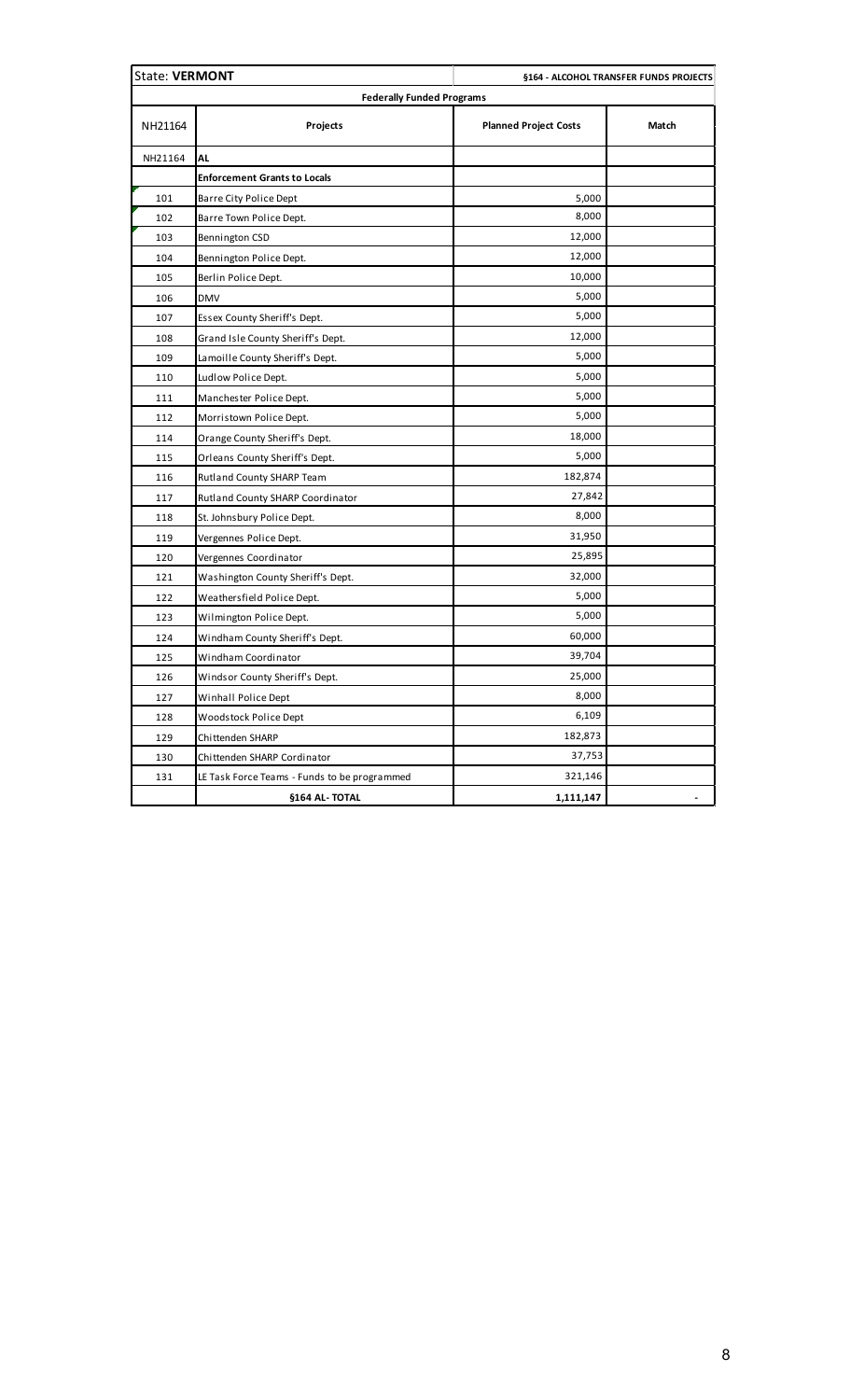| <b>State: VERMONT</b>                             |                                         | §405(b) - OCCUPANT PROTECTION                                                                                                                                                                                  |
|---------------------------------------------------|-----------------------------------------|----------------------------------------------------------------------------------------------------------------------------------------------------------------------------------------------------------------|
|                                                   |                                         |                                                                                                                                                                                                                |
| <b>Projects</b>                                   | <b>Planned Project Costs</b>            | Match                                                                                                                                                                                                          |
| VDH - CPS Statewide Program                       | 200,000                                 | 50,000                                                                                                                                                                                                         |
| Belt Survey - Contract PRG                        | 78,000                                  | 19,500                                                                                                                                                                                                         |
| OP Media                                          | 158,256                                 | 39,564                                                                                                                                                                                                         |
| OP Assessment-Required                            | 25,000                                  | 6,250                                                                                                                                                                                                          |
| §405(b) - TOTAL                                   | 461,256                                 | 115,314                                                                                                                                                                                                        |
|                                                   |                                         |                                                                                                                                                                                                                |
| <b>State: VERMONT</b>                             |                                         | §405(c) - TRAFFIC RECORDS IMPROVEMENTS                                                                                                                                                                         |
|                                                   |                                         |                                                                                                                                                                                                                |
| Projects                                          | <b>Planned Project Costs</b>            | Match                                                                                                                                                                                                          |
| AOT Crash Data Reporting System                   | 195,816                                 | 48,954                                                                                                                                                                                                         |
| <b>SIREN</b>                                      | 55,393                                  | 13,848                                                                                                                                                                                                         |
| DPS E-Citation Implementation                     | 313,574                                 | 78,393                                                                                                                                                                                                         |
| AOT App/Strat Plan/HSP Reporting Contractor (New) | 100,000                                 | 25,000                                                                                                                                                                                                         |
| §405(C) - TOTAL                                   | 664,782                                 | 166,196                                                                                                                                                                                                        |
|                                                   |                                         |                                                                                                                                                                                                                |
| <b>State: VERMONT</b>                             | §405(d) - Drug Impaired COUNTERMEASURES |                                                                                                                                                                                                                |
|                                                   |                                         |                                                                                                                                                                                                                |
|                                                   |                                         | <b>Federally Funded Programs</b><br><b>VERMONT HIGHWAY SAFETY PROGRAM COST PLAN</b><br><b>Federally Funded Programs</b><br><b>VERMONT HIGHWAY SAFETY PROGRAM COST PLAN</b><br><b>Federally Funded Programs</b> |

| NH21405D | Projects                                            | <b>Planned Project Costs</b> | Match   |
|----------|-----------------------------------------------------|------------------------------|---------|
| 010      | LEL #1 (Jenkins) Contract                           | 32,500                       | 8,125   |
| 011      | LEL #2 (White) Contract                             | 32,500                       | 8,125   |
| 012      | Program Coordinator (Noyes)                         | 19,992                       | 4,998   |
| 013      | DRE Grants to Agencies                              | 304,041                      | 76,010  |
| 014      | VPA Impaired Driving Coord and Grants               | 280,601                      | 70,150  |
| 015      | Traffic Safety Resource Prosecutor(North and South) | 232,044                      | 58,011  |
| 016      | DPS Forensic Laboratory Support Program             | 325,000                      | 81,250  |
| 017      | VSP Educational Program                             | 24,743                       | 6,186   |
| 018      | Vermont State Police Enforcement                    | 200,000                      | 50,000  |
| 019      | Vermont Highway Safety Alliance                     | 68,018                       | 17,004  |
| 020      | <b>Impaired Driving Summit</b>                      | 25,000                       | 6,250   |
| 021      | Court Administrators - DWI Court Training Team      | 20,169                       | 5,042   |
| 022      | Attitude Survey (New to be approved by NHTSA)       | 12,000                       | 3,000   |
| 023      | PBT Supplies (New to be approved by NHTSA)          | 75,000                       | 18,750  |
|          | §405(d) - TOTAL                                     | 1,651,607                    | 412,902 |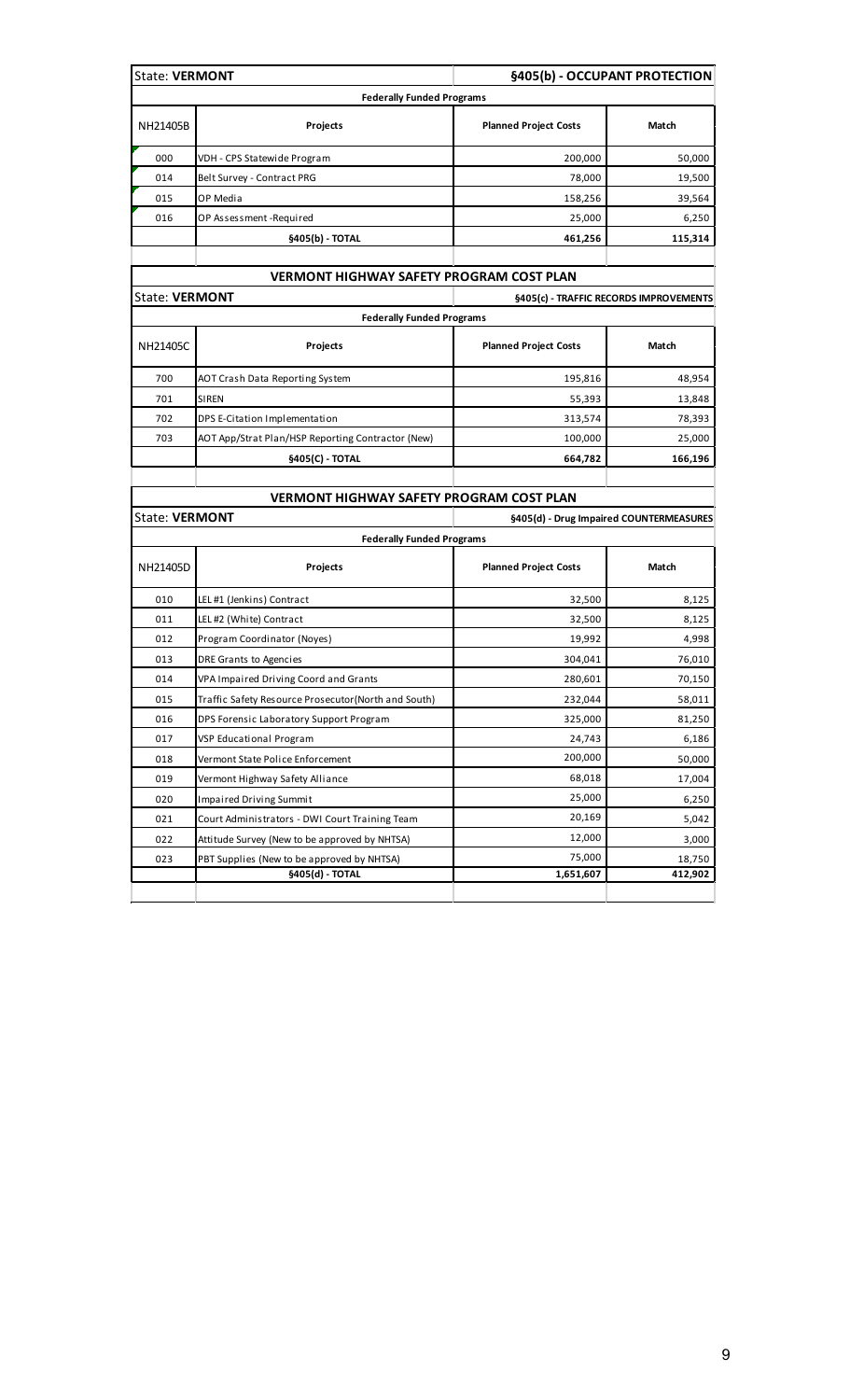| <b>State: VERMONT</b>            |                                                       |                              | §405(e) - Distracted Driving |  |
|----------------------------------|-------------------------------------------------------|------------------------------|------------------------------|--|
| <b>Federally Funded Programs</b> |                                                       |                              |                              |  |
| NH21405E                         | Projects                                              | <b>Planned Project Costs</b> | Match                        |  |
| 101                              | LEL North (White)                                     | 32,500                       | 8,125                        |  |
| 102                              | LEL South (Jenkins)                                   | 32,500                       | 8,125                        |  |
| 103                              | Chittenden County Sheriff's                           | 202,874                      | 50,719                       |  |
| 104                              | Barre City Police Dept                                | 6,615                        | 1,654                        |  |
| 105                              | Vergennes Police Dept.                                | 10,000                       | 2,500                        |  |
| 106                              | Department of Public Safety                           | 107,280                      | 26,820                       |  |
| 107                              | Grand Isle County Sheriff's                           | 23,868                       | 5,967                        |  |
| 108                              | Orange County Sheriff's                               | 19,225                       | 4,806                        |  |
| 109                              | Orleans County Sheriff's                              | 25,000                       | 6,250                        |  |
| 110                              | Rutland County Sheriff's                              | 114,498                      | 28,625                       |  |
| 111                              | Bennington Police Dept.                               | 31,080                       | 7,770                        |  |
| 112                              | Berlin Police Dept.                                   | 5,030                        | 1,258                        |  |
| 113                              | Manchester Police Dept.                               | 8,000                        | 2,000                        |  |
| 115                              | St. Johnsbury Police Dept.                            | 15,000                       | 3,750                        |  |
| 116                              | Windsor PD Police Dept.                               | 5,000                        | 1,250                        |  |
| 117                              | Winhall Police Dept.                                  | 5,800                        | 1,450                        |  |
| 118                              | Woodstock Police Department                           | 9,450                        | 2,363                        |  |
| 119                              | Washinton County Sheriff's                            | 11,700                       | 2,925                        |  |
| 120                              | Windham County Sheriff's                              | 11,700                       | 2,925                        |  |
| 121                              | Windsor County Sheriff's                              | 36,100                       | 9,025                        |  |
| 122                              | Chittenden CSD SHARP Coordinator                      | 37,753                       | 9,438                        |  |
| 123                              | Rutland County Sheriff's SHARP Coordinator            | 27,842                       | 6,961                        |  |
| 124                              | Vergennes Police Dept. Coordinator                    | 13,085                       | 3,271                        |  |
| 125                              | Windham County Sheriff's SHARP Coordinator            | 39,704                       | 9,926                        |  |
| 126                              | Distracted Driving Task Force Enforcement (New)       | 500,000                      | 125,000                      |  |
|                                  | DD Carry Forward being programmed (adv, enforce, sign | 1,753,726                    | 438,432                      |  |
|                                  | Media                                                 |                              |                              |  |
| 400                              | Creative Media -Drive Well VT - DD Message            | 75,000                       | 18,750                       |  |
| 401                              | Media Buys - Drive Well VT-DD Message                 | 100,000                      | 25,000                       |  |
| 402                              | Media Buys - Drive Well VT- DD Work Zone Message      | 70,000                       | 17,500                       |  |
| 403                              | Creative -Drive Well VT- DD Work Zone Message         | 60,000                       | 15,000                       |  |
| 404                              | Creative - Drive Well VT - DD II Message              | 70,000                       | 17,500                       |  |
| 405                              | Media Buys - Drive Well VT-DD II Message              | 100,000                      | 25,000                       |  |
| 406                              | Creative - Drive Well VT - DD and Motorcycles         | 75,000                       | 18,750                       |  |
| 407                              | Media Buys - Drive Well VT - DD and Motorcyles        | 75,000                       | 18,750                       |  |
| 000                              | Program Coordinator Salary (Noyes)                    | 20,000                       | 5,000                        |  |
|                                  |                                                       |                              |                              |  |
|                                  | <b>Flexed Distracted Driving</b>                      |                              |                              |  |
| 001                              | Traffic Safety Resource Prosecutor - Traffic Courts   | 115,000                      | 28,750                       |  |
| 002                              | Youth Safety Council                                  | 51,500                       | 12,875                       |  |
|                                  | Media                                                 |                              |                              |  |
| 600                              | Creative Introduction to Drive Well VT                | 100,000                      | 25,000                       |  |
| 601                              | Media Buy Introduction to Drive Well VT               | 100,000                      | 25,000                       |  |
| 602                              | Creative Media - Impaired - Drive Well VT             | 100,000                      | 25,000                       |  |
| 603                              | Creative Media - Speed - Drive Well VT                | 100,000                      | 25,000                       |  |
| 604                              | Media Buys - Impaired - Drive Well VT                 | 100,000                      | 25,000                       |  |
| 605                              | Media Buys - Speed - Drive Well VT                    | 100,000                      | 25,000                       |  |
| 606                              | Creative Media - Vulnerable Users - Drive Well VT     | 63,500                       | 15,875                       |  |
| 607                              | Media Buys (New) - Vulnerable Users - Drive Well VT   | 60,000                       | 15,000                       |  |
|                                  | §405(e) - TOTAL                                       | 4,620,330                    | 1,155,083                    |  |
|                                  | <b>State: VERMONT</b><br>§405(F) - MOTORCYCLE SAFETY  |                              |                              |  |
| NH21405F                         | <b>Federally Funded Programs</b><br>Projects          | <b>Planned Project Costs</b> | Match                        |  |
|                                  |                                                       |                              |                              |  |
| 000                              | DMV Motorcycle Program                                | 20,548                       | 5,137                        |  |
| 001                              | Paid Media Motorcycle VTrans                          | 42,303                       | 10,576                       |  |
|                                  | §405(F) - TOTAL                                       | 62,851                       | 15,713                       |  |